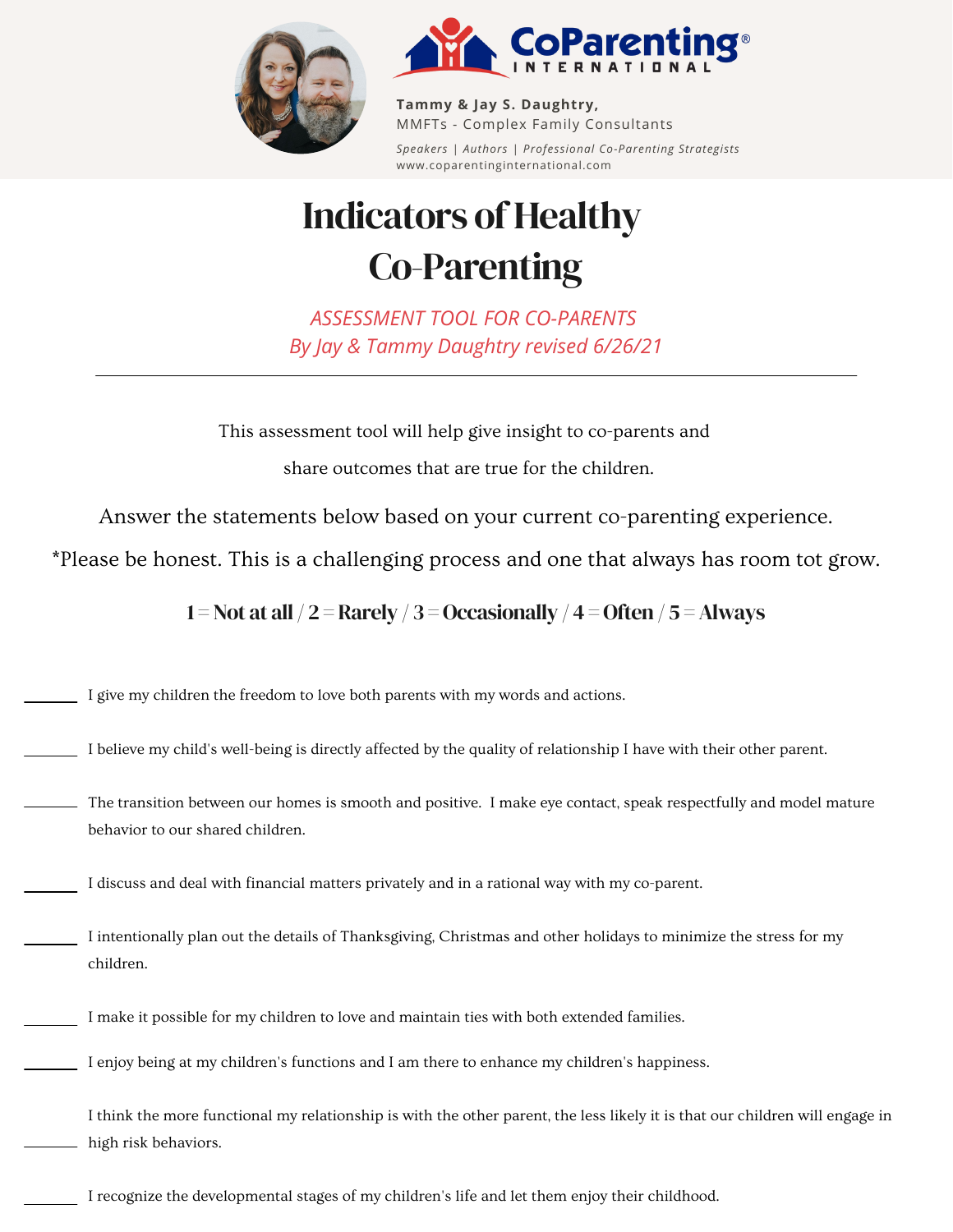| I don not say negative things about the other parent or their extended family to our shared children.                                                                                                         |
|---------------------------------------------------------------------------------------------------------------------------------------------------------------------------------------------------------------|
| I am positive and encourage our shared children to enjoy their phone calls with their other parent and I don't "hover"<br>or make it stressful for the kids.                                                  |
| I take care of responsibilities as an adult and do not put pressure on the children to do my job.                                                                                                             |
| I have coordinated with my co-parent and have a specific $\&$ non-judgemental answer to the question "Why aren'y you<br>and my mom/dad still together?"                                                       |
| I allow and encourage my children to take specific clothing, toys and electronic devices between their homes.                                                                                                 |
| I encourage my children to have photos of their other parent (and family) in their bedroom at my home.                                                                                                        |
| I tell my children it is okay to talk about how much they miss the other parent.                                                                                                                              |
| I allow our shared children to talk about the enjoyable activities they experience at the other home.                                                                                                         |
| I discuss specific parenting strategies with my co-parent with the goal of raising healthy kids.                                                                                                              |
| I speak highly of the other parent to our children, with at least three specific compliments about their other parent to<br>increase their self-esteem and identity because they know they come from us both. |
| I prioritize my time with the children and am fully engaged and focus on them when we're together.                                                                                                            |
| I spend more time talking to my children than using screens.                                                                                                                                                  |
| I communicate regularly with my co-parent at pre-designated meetings or telephone calls or Zoom meetup.                                                                                                       |
| I use a Co-Parent app to help simplify and maximize organized communication between homes.                                                                                                                    |
| I do not get upset when our child seeks out the other parent, or step-parent, after a game or event. I don't take it<br>personal.                                                                             |
| I do not allow or utilize the children to act as a messenger or "go-between" on anything.                                                                                                                     |
| I have a healthy game plan for my alone time $w/o$ the kids.                                                                                                                                                  |
| I incorporate other friends and activities into our lives to enhance my self-care and happiness.                                                                                                              |
| When we are both present at the same event we do not use the opportunity to discuss family business.                                                                                                          |